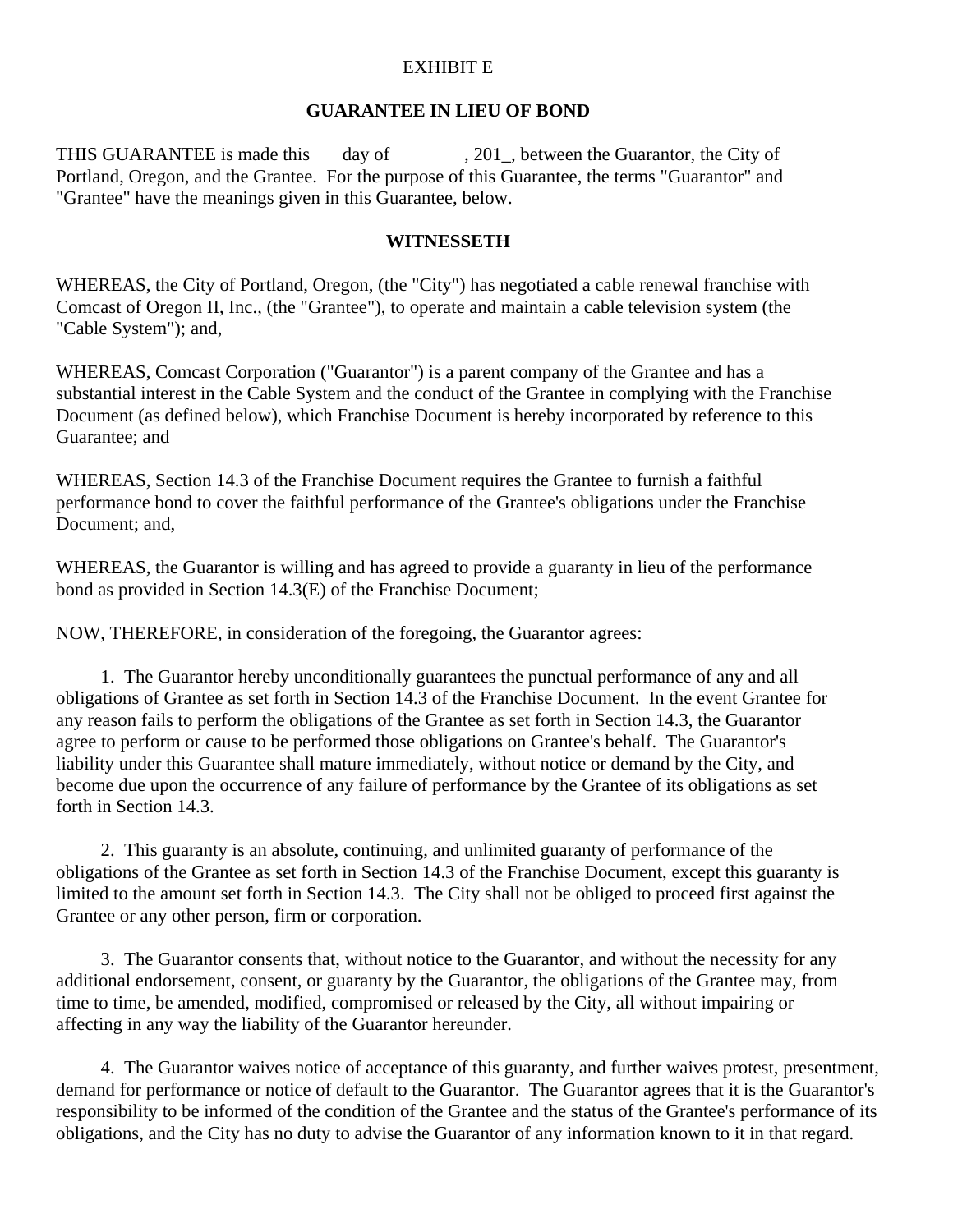This waiver, however, shall not be deemed a waiver of any requirements of the Franchise Document as to notice to the Grantee.

5. The City's failure to require strict performance of the Franchise Document shall not release the Guarantor from liability under this Guarantee.

6. Any litigation between the City and the Guarantor arising under or regarding this Guarantee shall occur, if in the state courts, in the Multnomah County Court having jurisdiction thereof, and if in the federal courts, in the United States District Court for the District of Oregon. The terms and provisions of this Guarantee shall be governed by and construed in accordance with the laws of the State of Oregon, even if Oregon's choice of law rules would otherwise require application of the law of a different state.

7. This Guarantee, unless terminated, substituted or cancelled, as provided herein, shall remain in full force and effect for the duration of the term of the Franchise Document, or as expressly provided otherwise in the Franchise Document.

8. The Guarantor may propose substitution of another Guarantor to perform the obligations of this Guarantee. If the City finds the proposed substitute Guarantor reasonably satisfactory, another Guarantee may be substituted upon mutual agreement of the City and the Guarantor. Such substitution shall not affect liability incurred or accrued under this Guarantee prior to the effective date of such substitution. No claim, suit or action under this Guarantee by reason of any default of the Grantee shall be brought against the original Guarantor unless asserted or commenced within one year after the effective date of such substitution of the Guarantee.

9. Any notices given pursuant to this Guarantee shall be in writing and delivered personally to the following addressees or deposited in the United States mail, postage prepaid, certified mail, return receipt requested, addressed to the Guarantor and the Grantee at P.O. Box 5630, Denver, Colorado 80217, and to the City at: Office for Community Technology, Room 1305, 1120 SW 5<sup>th</sup> Avenue, Portland, Oregon 97204.

IN WITNESS WHEREOF, the Grantee, the City, and Guarantor have entered into this Guarantee on the  $\rule{1em}{0.15mm}$  day of , 201\_.

## **DEFINITIONS**

(For purposes of this Guarantee, the following terms are defined as indicated below.)

Grantee: Comcast of Oregon II, Inc.

Franchise Document: Franchise Renewal Ordinance No. \_\_\_\_\_\_\_\_\_\_\_, passed and adopted \_\_\_\_\_\_\_\_\_\_\_\_ 2011.

| <b>GUARANTOR:</b>          |
|----------------------------|
| <b>Comcast Corporation</b> |
| By:                        |
| Title:                     |
|                            |

| State of  |         |
|-----------|---------|
|           | $)$ SS. |
| County of |         |